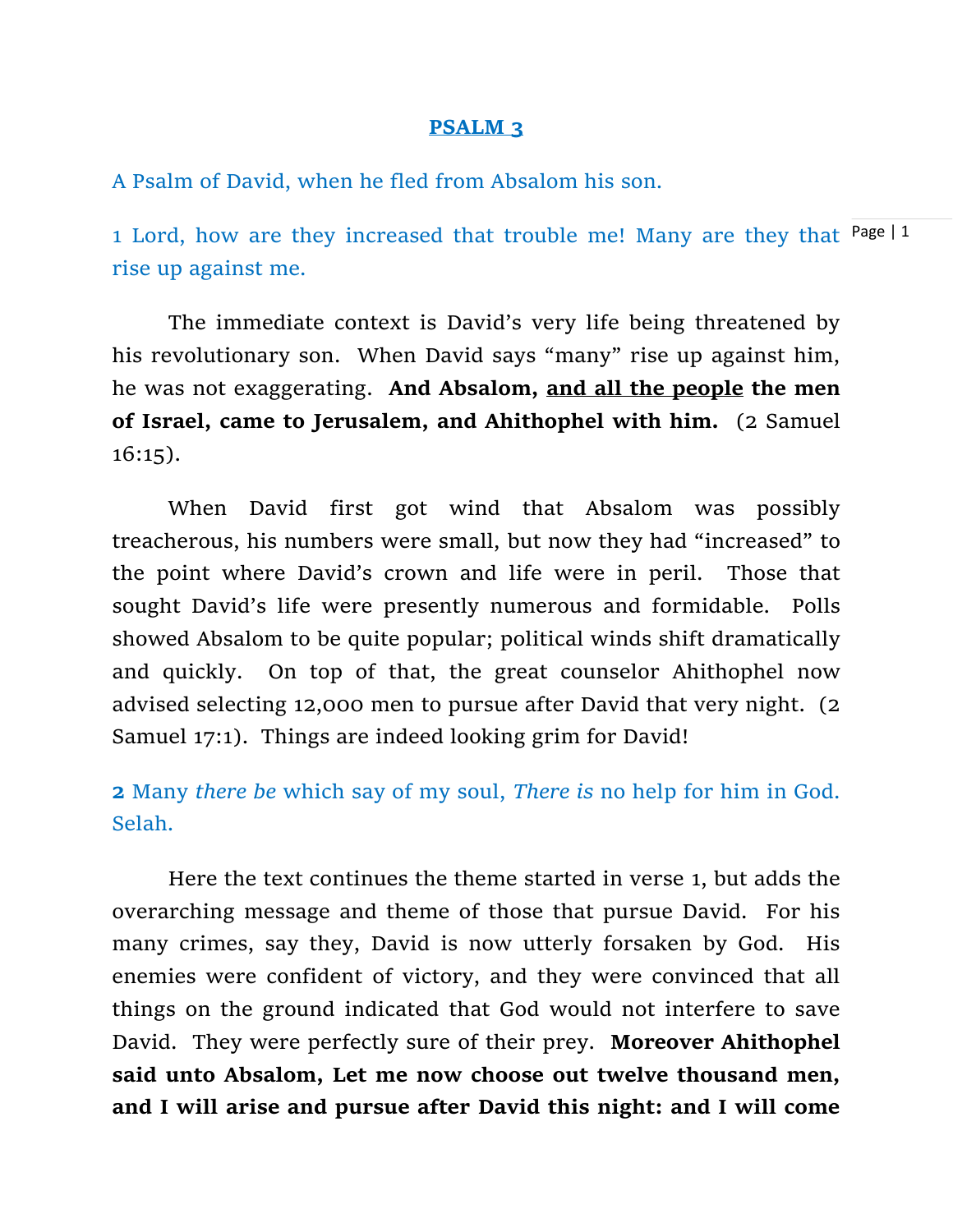**upon him, while he is weary and weak handed, and will make him afraid: and all the people that are with him shall flee; and I will smite the king only[.]** (2 Samuel 17:1, 2).

Page | 2

Barnes well summarizes the scene: *There is no help for him in God - He is entirely forsaken. He has no power of defending himself, and no hope of escaping from us now, and all the indications are, that God does not intend to interpose and deliver him. Circumstances, in the rebellion of Absalom, were such as to seem to justify this taunt. David had been driven away from his throne and his capital. God had not protected him when he had his armed men and his friends around him, and when he was entrenched in a strong city; and now he was a forsaken fugitive, fleeing almost alone, and seeking a place of safety. If God had not defended him on his throne and in his capital; if he had suffered him to be driven away without interposing to save him, much less was there reason to suppose that he would now interpose in his behalf; and hence, they exultingly said that there was no hope for his life, even in that God in whom he had trusted. It is no uncommon thing in this world for good men to be in similar circumstances of trial, when they seem to be so utterly forsaken by God as well as men, that their foes exultingly say they are entirely abandoned.*

Before leaving this verse, consider some observations about "Selah." That word appears only in the Psalms and Habakkuk, and is thus thought to be a musical directive. Musical scores are filled with directives that help emphasize portions of the music; loud/soft, fast/slow, pause/go, etc. It's a way of drawing attention. In the context of the written language, it suggests a full stop, a pause, a note of attention. Stop and pay extra attention to what you just read! It's remarkably bad and distressing, such as we have here. Or it's remarkably good and a matter for rejoicing.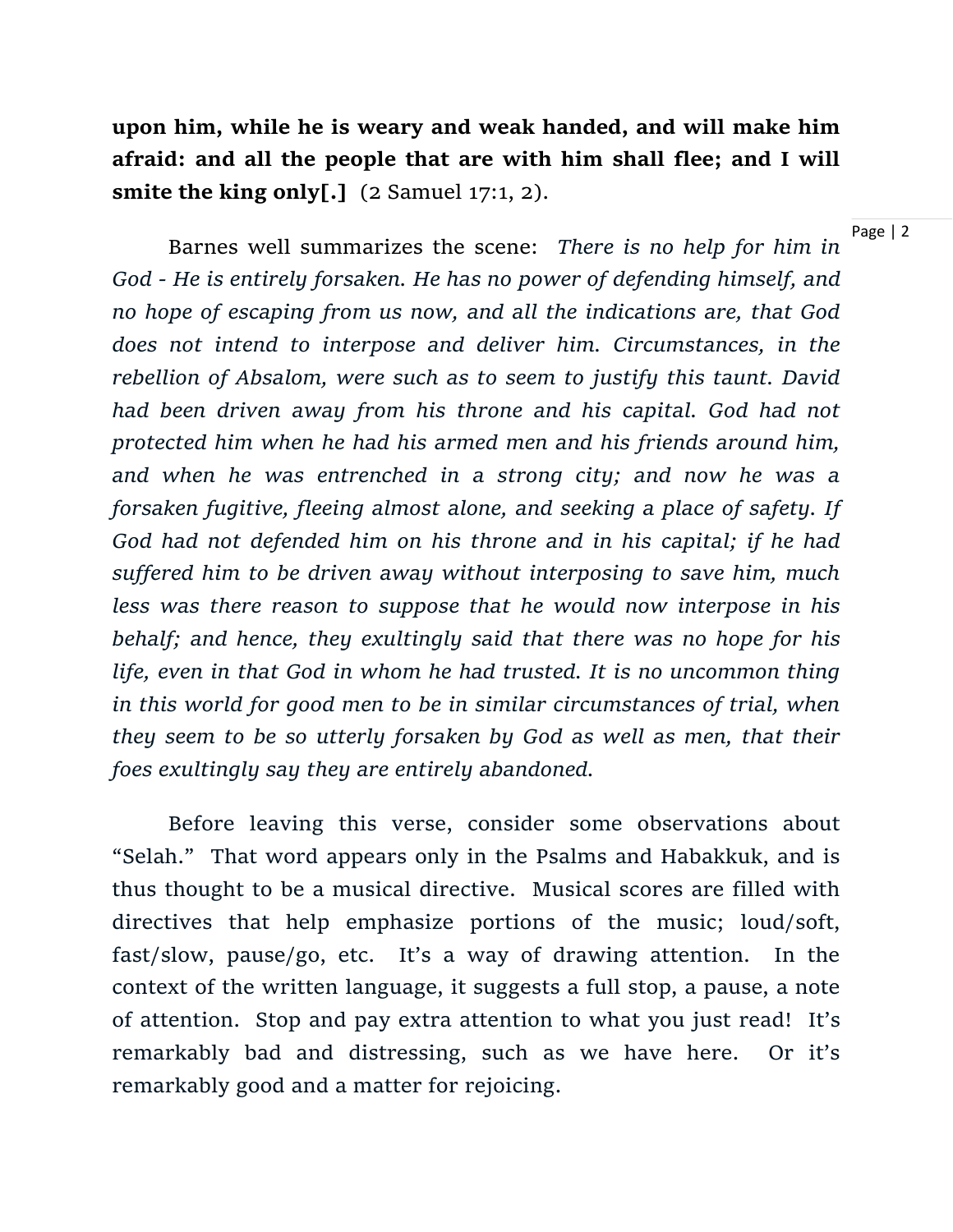**3** But thou, O LORD, *art* [a shield for me; my glory, and the lifter up of](https://www.kingjamesbibleonline.org/Psalms-3-3/)  [mine head.](https://www.kingjamesbibleonline.org/Psalms-3-3/)

The Lord Jesus Christ, part of the Triune God, is a shield for us; he is on every side, where our enemies are, as a defense. This is so, not just for some or most dangers, but all dangers.

The shield was a well known part of ancient armor, when swords, spears and arrows were employed. They were made of tough and thick hides and were held and utilized in such a way as to protect the vital parts of the body. As such, it was natural to speak of God as the "shield" or the "Protector" of his people. **After these things the word of the Lord came unto Abram in a vision, saying, Fear not, Abram: I am thy shield, and thy exceeding great reward.** (Genesis 15:1). **Happy art thou, O Israel: who is like unto thee, O people saved by the Lord, the shield of thy help, and who is the sword of thy excellency! And thine enemies shall be found liars unto thee; and thou shalt tread upon their high places.** (Deuteronomy 33:29).

What is the "glory" involved here? David, as king, had gloried before this predicament he found himself in. But presently, he's in bad shape. So we read: **And David went up by the ascent of mount Olivet, and wept as he went up, and had his head covered, and he went barefoot: and all the people that was with him covered every man his head, and they went up, weeping as they went up.** (2 Samuel 15:30). This doesn't seem glorious.

The "glory" is what lies ahead. David would be restored to his kingdom. David, as representing Christ, suffered and was brought low, but Christ, having risen, is now at the right hand of God where he is crowned with glory and honor. *Thou hast formerly given, and wilt* 

Page | 3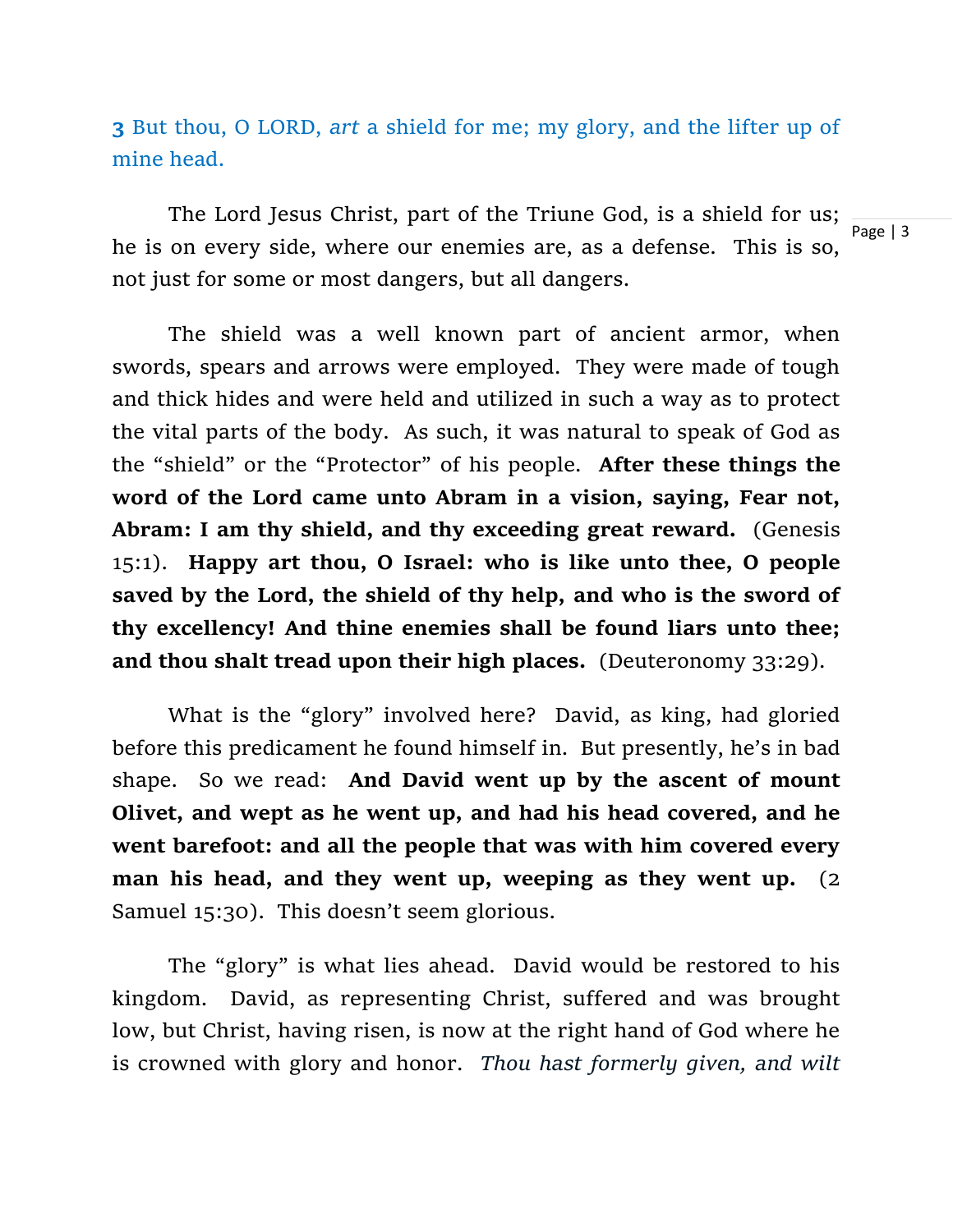*further give me, occasion of glorying in thy power and favour.*  (Benson).

The final clause of this verse deals with lifting the head. The head, in time of trouble and sorrow, is naturally bowed down as if overpowered with the weight of affliction. **I bowed down heavily, as one that mourneth for his mother.** (Psalm 35:14). **I am troubled; I am bowed down greatly; I go mourning all the day long.** (Psalm 38:6). To lift up the head, then, is to relieve distresses and take away troubles. Such a helper, the Psalmist declares, is God. God raises his people from depression, despondency and heartache. *[T]hou wilt lift me out of the mire in which I now lie, and restore me to my former power and dignity from which I am fallen.* (Poole).

**4** [I cried unto the LORD with my voice, and he heard me out of his holy](https://www.kingjamesbibleonline.org/Psalms-3-4/)  [hill. Selah.](https://www.kingjamesbibleonline.org/Psalms-3-4/)

It's good to cry to God with your voice; that is, vocally, out loud. Talk to God; thank God for his mercies and blessings as you make your way through life. Utter your anguish, out loud. Make it a habit, as David did. Christ did so. **And he went a little farther, and fell on his face, and prayed, saying, O my Father, if it be possible, let this cup pass from me: nevertheless not as I will, but as thou wilt.**  (Matthew 26:39). *[T]here is a measure of relief found by the very act of giving utterance or vent to the deep and, as it were, pent-up feelings of the soul. In calmer times we are satisfied with unuttered aspirations; \* \* \* in overwhelming trials we give utterance to our feelings in the earnest language of pleading.* (Barnes).

God hears these utterances from his holy hill; that being probably heaven and the church, easily done since God is omnipresent. **Lord, who shall abide in thy tabernacle? Who shall dwell in thy** 

Page | 4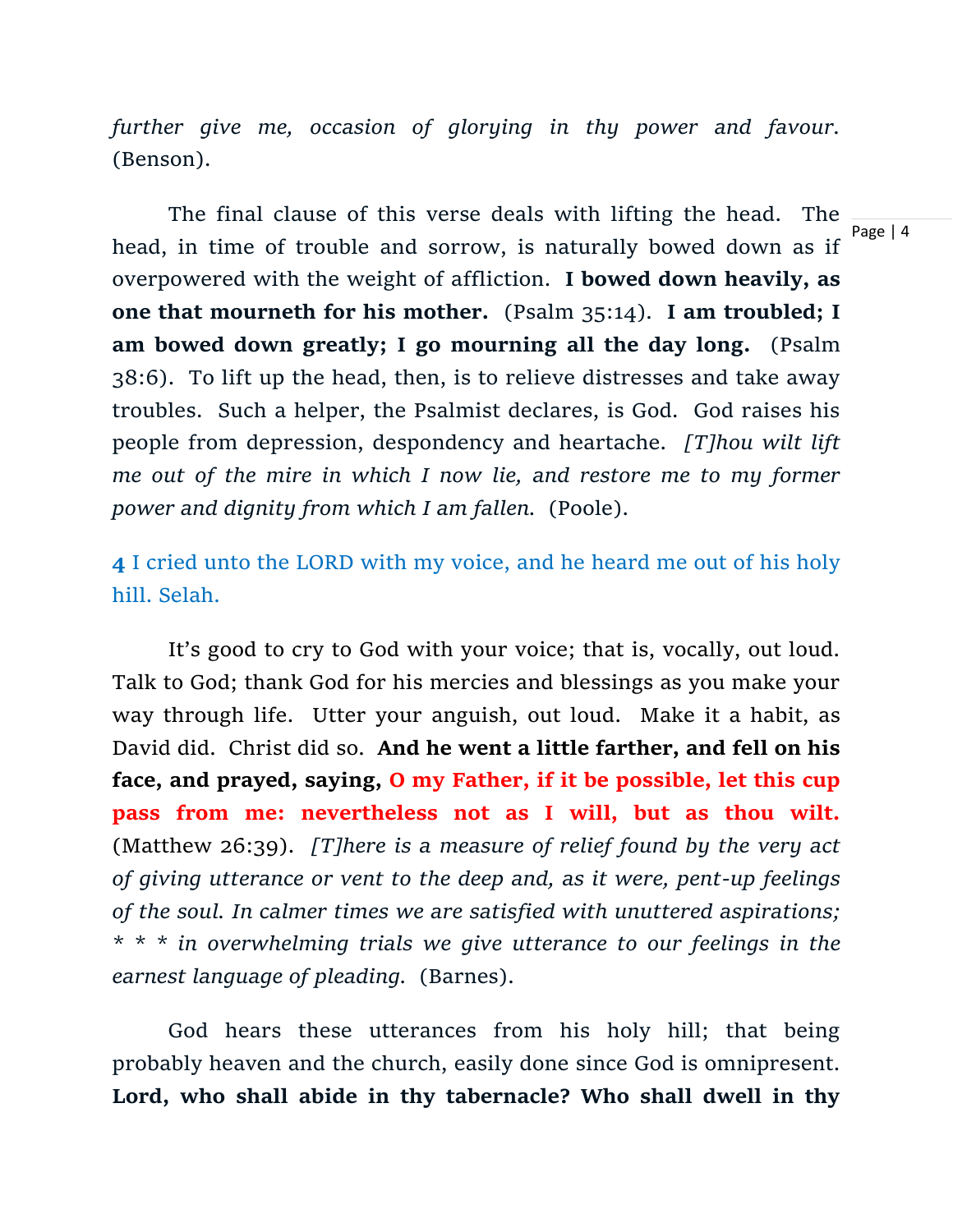earthly residence. There, God is accustomed to not just hearing, but  $\frac{}{\mathsf{p}_{\mathsf{age}\,|\,5}}$ **holy hill?** (Psalm 15:1). So we learn "holy hill" is synonymous with "tabernacle" or house or church. In Psalm 2:6, we read of the **holy hill of Zion**. Again, the church is what's referenced; God's visible answering the prayers of his people. **The Lord shall bless thee out of Zion[.]** (Psalm 128:5). **The Lord that made heaven and earth bless thee out of Zion.** (Psalm 134:3). Mount Zion is **the heavenly Jerusalem.** (Hebrews 12:22). **Heaven is (the Lord's) throne.** (Isaiah 66:1).

**5** [I laid me down and slept; I awaked; for the LORD sustained me.](https://www.kingjamesbibleonline.org/Psalms-3-5/)

*Many lie down, and cannot sleep, through pain of body, or anguish of mind, or the continual alarms of fear in the night. But it seems here rather to be meant of the calmness of David's spirit, in the midst of his dangers.* (Henry).

Though David was in the midst of afflictions and challenges few have ever experienced, at the hands of his traitorous flesh-and-blood son, he has such confidence that God answers prayers and delivers his people that he was able to sleep sweetly, soundly and securely. Here is a flavor: **It is vain for you to rise up early, to sit up late, to eat the bread of sorrows: for so he giveth his beloved sleep.** (Psalm 127:2). Please note this blessing – and it is an extreme blessing because sleep is so imperative – applies to his "beloved", not everybody. When Elijah fled for his life from blood-thirsty Jezebel, he was able to **lay and sleep under a juniper tree** in such an undisturbed and comfortable way that an angel had to touch him to wake him, saying **arise and eat**. (1 Kings 19:5).

Good sleep is vital to overall health of the human mind and body. The list of health concerns when sleep deprivation occurs is unlimited.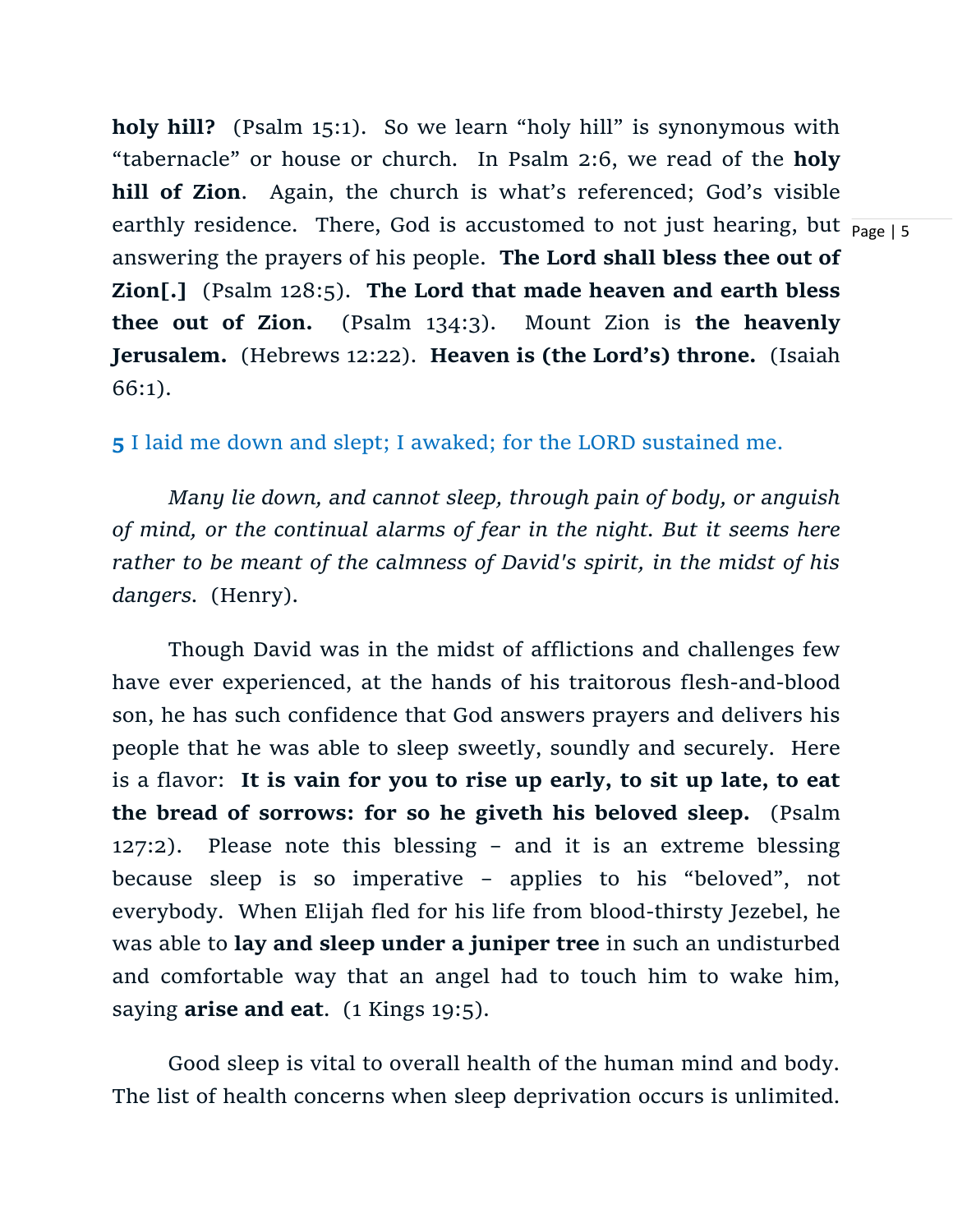sleep also helps the body remain healthy and stave off diseases. Without  $\frac{}{\text{p}_{\text{age}}+\text{6}}$ Here's a little sample of the literature that's out there on this topic: *Sleep is an essential function that allows your body and mind to recharge, leaving you refreshed and alert when you wake up. Healthy enough sleep, the brain cannot function properly. This can impair your abilities to concentrate, think clearly, and process memories.* See [Why Do](https://www.sleepfoundation.org/how-sleep-works/why-do-we-need-sleep)  [We Need Sleep? | Sleep Foundation](https://www.sleepfoundation.org/how-sleep-works/why-do-we-need-sleep) 

We can also detect in this language a reference to death, as sleep is often used to describe death. **And many of them that sleep in the dust of the earth shall awake, some to everlasting life, and some to shame and everlasting contempt.** (Daniel 12:2). More from Henry on that aspect: *[L]et faith teach thee how to sleep, and how to die; while it assures thee that as sleep is a short death, so death is only a longer sleep; the same God watches over thee, in thy bed and in thy grave.*

**6** [I will not be afraid of ten thousands of people, that have set](https://www.kingjamesbibleonline.org/Psalms-3-6/)  *themselves* [against me round about.](https://www.kingjamesbibleonline.org/Psalms-3-6/)

Contemplating all that God had done for him and with this renewed proof of divine protection just mentioned, David displays great confidence in the face of numerous enemies. David has so many enemies, they cannot be numbered. 2 Samuel 17:1 tells us there were 12,000 enemies who were loud, proud and on Front Street; but they were the tip of the iceberg.

Moreover, these opponents of David were not just your run-ofthe-mill haters, but people who set themselves openly and notoriously against David; they arrayed themselves in open rebellion. Such has been our experience, which is more powerful proof that our **calling and election (is) sure.** (2 Peter 1:10). And right here is the proper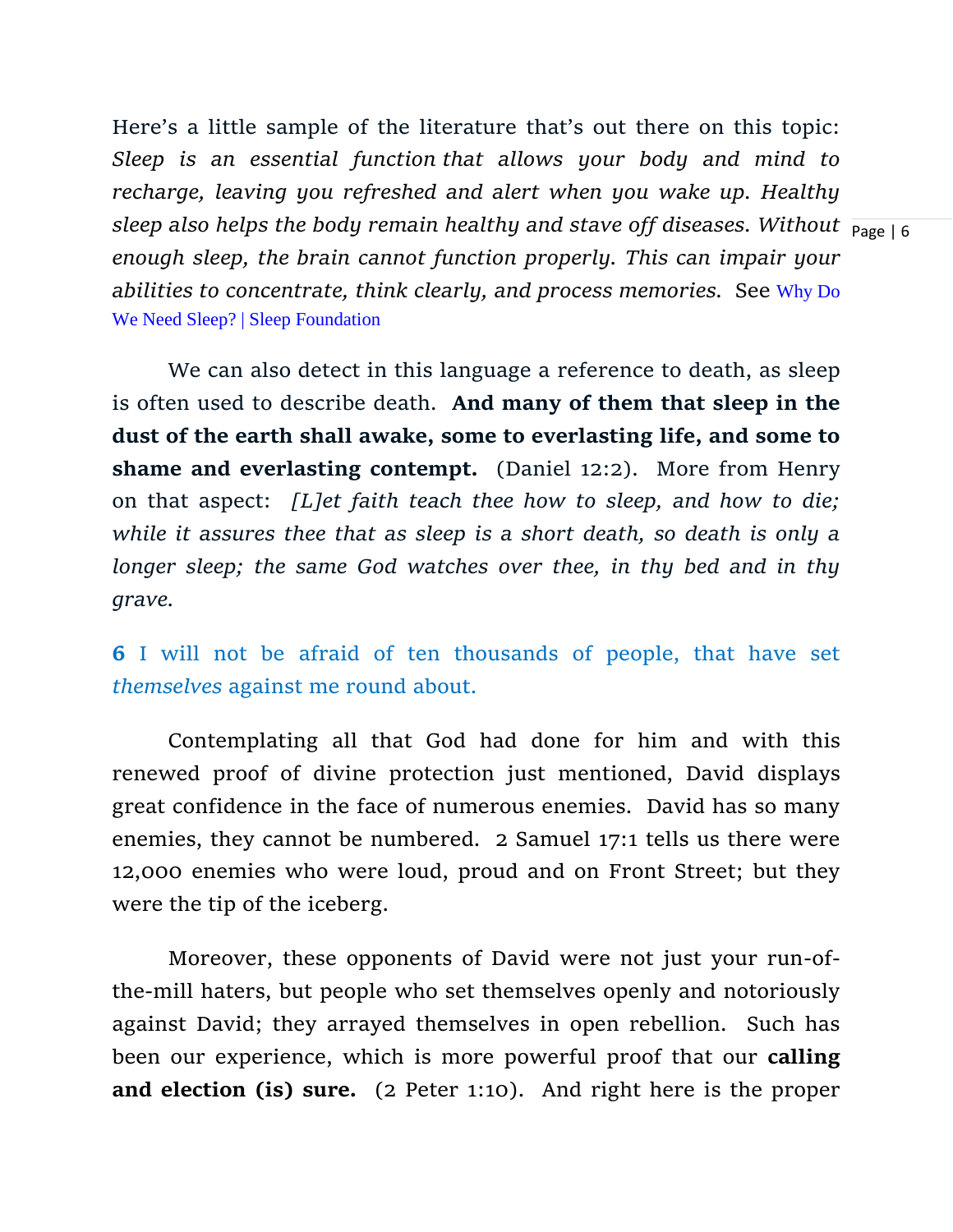**I** will praise his word, in God I have put my trust; I will not fear  $\frac{}{\mathsf{p}_{\mathsf{age} \mathcal{|}}7}$ mindset and attitude under all such seasons: **Mine enemies would daily swallow me up: for they be many that fight against me, O thou most High. What time I am afraid, I will trust in thee. In God what flesh can do unto me.** (Psalm 56:2-4).

**7** [Arise, O LORD; save me, O my God: for thou hast smitten all mine](https://www.kingjamesbibleonline.org/Psalms-3-7/)  enemies *upon* [the cheek bone; thou hast broken the teeth of the](https://www.kingjamesbibleonline.org/Psalms-3-7/)  [ungodly.](https://www.kingjamesbibleonline.org/Psalms-3-7/)

God is figuratively represented as resting or sleeping to denote his apparent indifference. We see a similar passage in Psalm 7:6: **Arise, O Lord, in thine anger, lift up thyself because of the rage of mine enemies[.]** This is a common mode in the scriptures of calling upon God as though he had been sitting still or inactive, which is not the case but so appears to frail humans*. It is, of course, language taken from human conceptions, for in the intervals of active effort, in labor or in battle, we sit or lie down, and when we engage in toil we arise from our sitting or recumbent posture.* (Barnes). Often, this is how it seems: **Awake, why sleepest thou, O Lord? Arise, cast us not off forever.** (Psalm 44:23). Or, as Poole says, *bestir thyself on my behalf, and be no longer as an idle spectator of my miseries.* 

This language describing enemies – "cheek bone" and "teeth" - suggests they are likened to wild beasts. **When the wicked, even mine enemies and my foes, came upon me to eat up my flesh, they stumbled and fell.** (Psalm 27:2). The cheek bone holds the teeth. To smite that bone so as to break the teeth disarms these animalistic enemies. They can no longer inflict damage or injury. Toothless jaws are unable to chew or devour. With their teeth struck out, these enemies are disenabled from doing that mischief they desire and were accustomed to doing.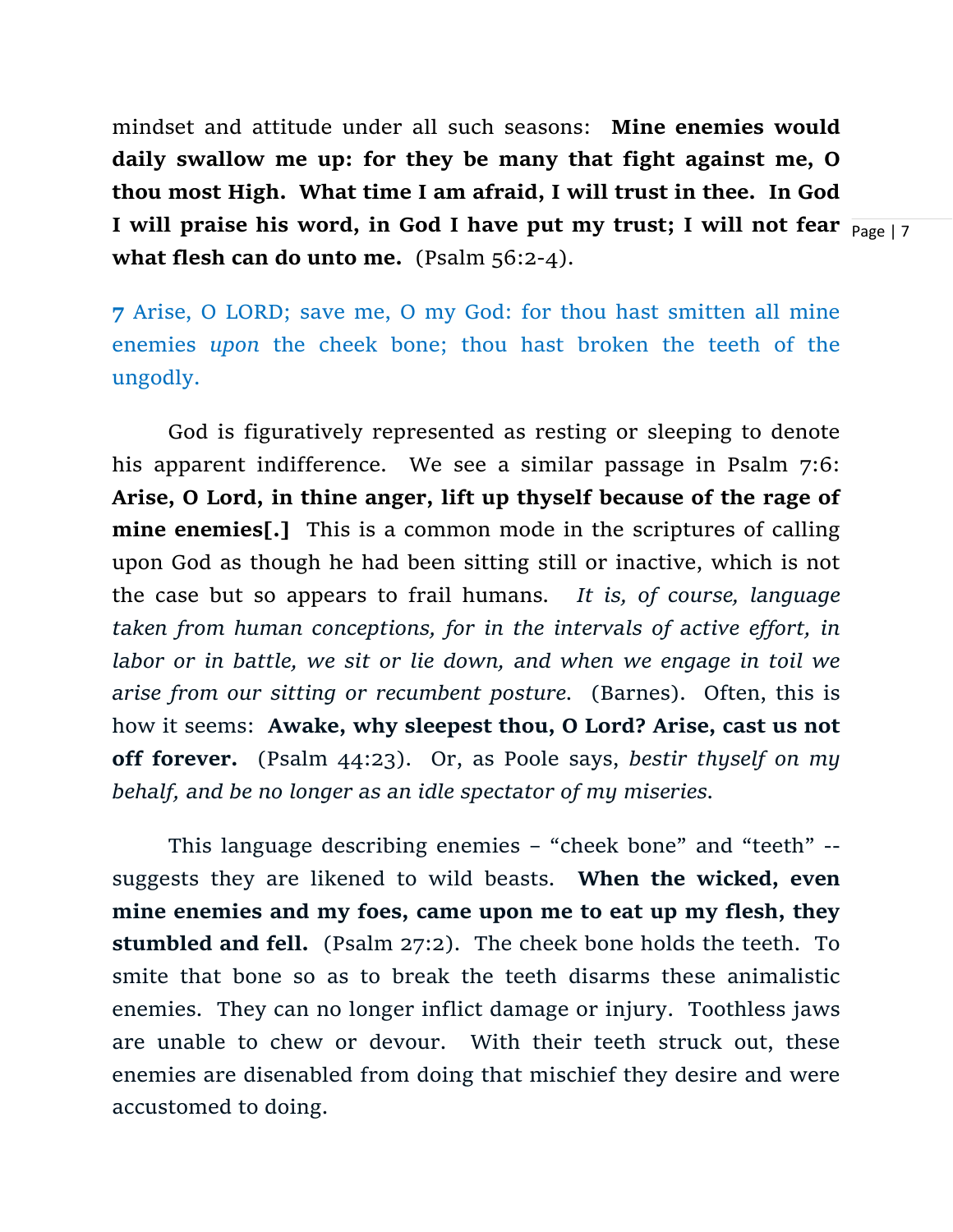**smite the judge of Israel with a rod upon the cheek** (Micah 5:1) and  $\frac{}{\mathsf{p}_{\mathsf{age}\,|\,8}}$ One final concept here arises from the act of smiting on the cheek bone, which implies contempt and reproach. Zedekiah smote Micaiah **on the cheek** (1 Kings 22:24), Micah prophesied troops would that prophecy was fulfilled when they smote Jesus just before he was crucified (Matthew 27:30; John 18:22).

**8** Salvation *belongeth* [unto the LORD: thy blessing](https://www.kingjamesbibleonline.org/Psalms-3-8/) *is* upon thy people. [Selah.](https://www.kingjamesbibleonline.org/Psalms-3-8/)

Step back for a moment when looking at this text, and it will soon hit you: This verse contains the sum and substance of what is generally referred to as "Calvinistic doctrine" – that is, salvation belongs exclusively and only to God. Most say salvation belongs to the free will of man, or man's merit. But the Bible is clear: Salvation, from first to last, and every iota of it, belongs to the Most High God! It is God that chooses his people. If you had nothing more from Holy Writ than this verse, you would need nothing more to prove that point.

Closing this verse, and this Psalm, and remembering the context of Absalom's rebellion, consider this as to the primary meaning of "thy people" from Henry: *[e]ither upon my friends and followers, who alone are thy people, the rest being rebels to thee as* well *as to me; or, upon all thy people Israel, to preserve my friends, to convince and convert mine enemies, and to save the body of the nation, which without thy mercy are likely by this civil war to be brought to utter ruin.* The secondary reference is to all of the Lord's sheep down through the ages.

**The grace of our Lord Jesus Christ be with your spirit. Amen.**  (Philemon 25).